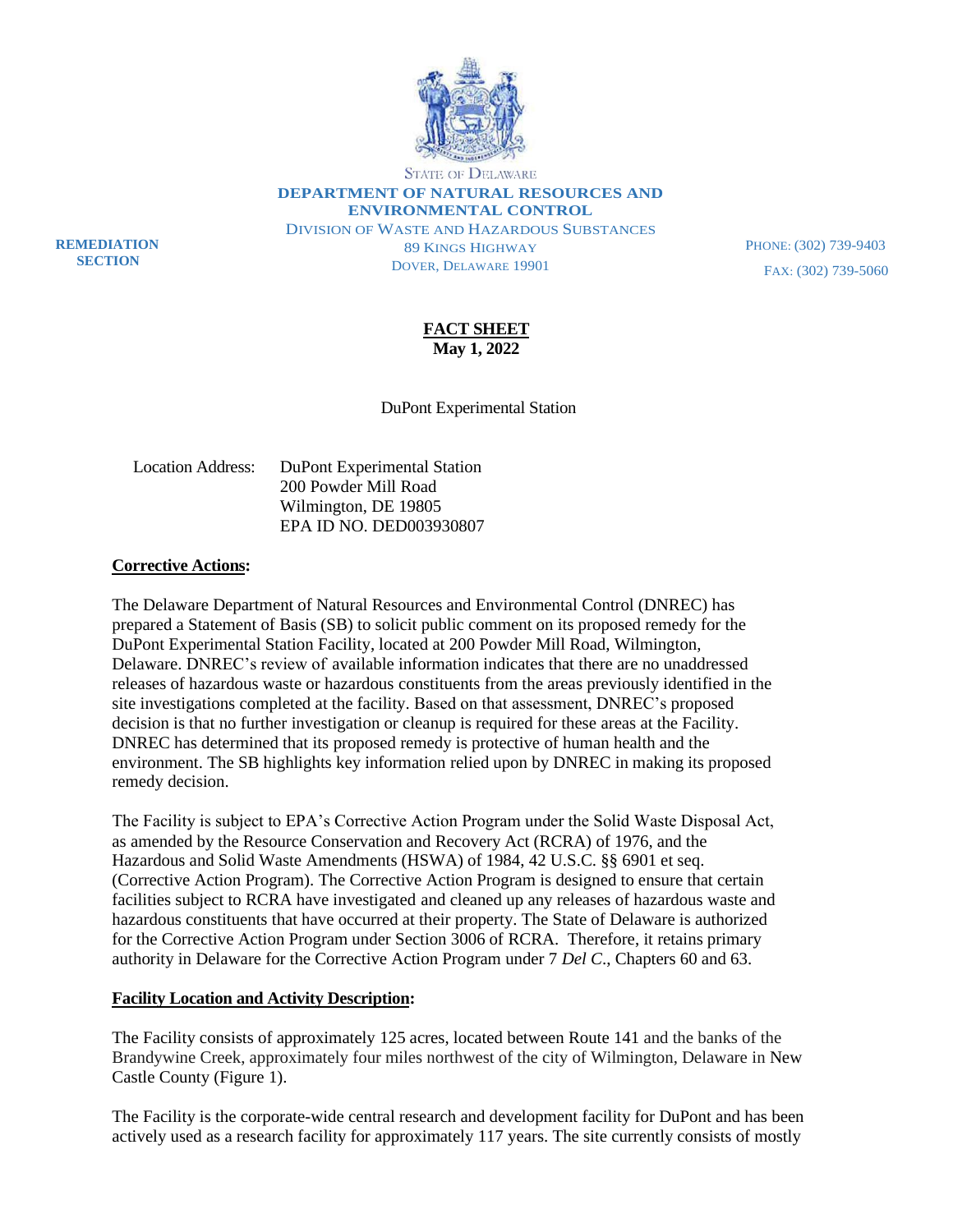administrative office buildings, laboratories, and parking areas. Prior to this, the section of property area along the Brandywine Creek was used for gunpowder manufacturing by DuPont. In addition to the current research-related activities, DuPont previously operated a hazardous waste incinerator (Thermal Waste Treatment unit) that was equipped with air pollution control devices and several hazardous waste storage pads that were permitted by DNREC.

## **Statutory and Regulatory Basis:**

## Creek Road Contamination Area:

The RCRA Facility Investigation (RFI) for the Creek Road Contamination Area (CRCA) was conducted between December 1989 and September 1990. In September 1993, the U.S. Environmental Protection Agency (EPA) issued a RCRA administrative order directing DuPont to implement the remedy that was selected by EPA's Regional Administrator in September 1991 (No Further Action with Monitoring) for a portion of this site known as the CRCA; see Figures 1 and 2. EPA and DuPont worked jointly to complete the requirements of the order, which included the following:

- Conduct a five-year groundwater monitoring program, including sampling, analysis of samples, and measurement of groundwater elevations in 14 monitoring wells at the site on a quarterly and semi-annual basis.
- Prepare and submit reports describing this groundwater sampling work for EPA's review.
- Impose deed restrictions on the Property to prevent the placement of wells that could be used for domestic purposes, and any use of the CRCA that may permit dermal contact with subsurface soils and groundwater. DuPont is also required to notify EPA in advance and restrict access during any excavation work that may be completed in the site area.

DuPont completed the five-year groundwater monitoring program that was required as the selected remedy for this site in 1999 and submitted a summary report to EPA. The groundwater data generated during this program consistently indicated that the concentrations of the hazardous constituents of concern in groundwater were significantly below the remediation standards or goals established by EPA for the site, and that concentrations significantly decreased over the duration of the monitoring program. EPA issued its approval of the 5-Year Assessment Report to DuPont on August 30, 2000, and notified DuPont that they had successfully completed the RCRA Corrective Action process for the site. As part of a requirement in the Administrative Order, DuPont continues to maintain the deed restrictions placed on the CRCA.

In 2020, after receiving DNREC approval to proceed, the demolition of the Thermal Waste Treatment (TWT) unit was initiated as part of the closure of the TWT unit's Part B RCRA permit. The TWT unit is located within the boundaries of the CRCA. Closure documents concluded that closure has been met for the TWT unit. DNREC approval letters were issued on March 30, 2021 for the waste storage pads, and on March 7, 2022 for the incinerator. For the CRCA, DNREC proposes that the deed restrictions currently imposed as part of the Administrative Order be transferred into an environmental covenant. The environmental covenant will be enforceable under the Uniform Environmental Covenant Act, which will include use limitations and requirements on the CRCA to protect human health and the environment and will transfer to any future owner as part of the deed record for the Property.

# Parking Lot 1:

DNREC was notified by DuPont in May 2019 that waste characterization samples collected prior to a reconfiguration project returned soil data analytical results exceeding DNREC Hazardous Substance Cleanup Act (HSCA) Screening Levels (SL). DuPont conducted sampling in September 2019 (Figures 1 and 3) to confirm and better define the areas of concern (AOCs). The AOCs with constituents that exceeded HSCA reporting levels (RLs) as part of the March 2019 event were as follows: